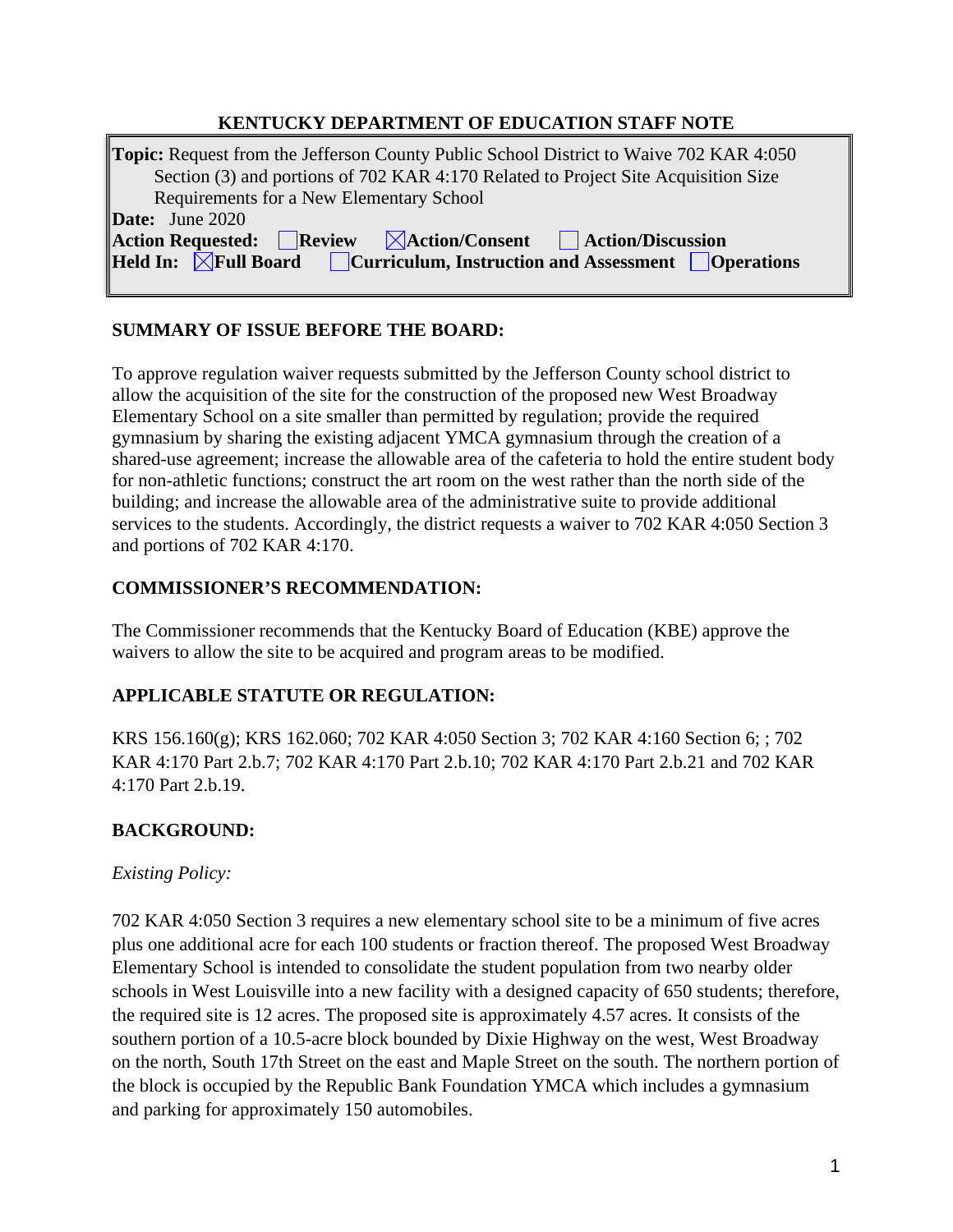The regulation does not contemplate the shared use of nondistrict facilities and is intended to provide adequate area for the school building, outdoor play areas, and separation of bus and car traffic, parking for staff and visitors and ancillary service areas. This waiver request is similar to a waiver granted by the KBE in December 2014 related to a noncompliant site and the joint use of a YMCA facility by the district's elementary school.

**Plan Review and Approval**: 702 KAR Section 6 requires the department to review site plans for compliance with 702 KAR 4:170 educational program specifications and floor plans for compliance with 702 KAR 4:170 and 702 KAR 4:180.

**Gymnasium:** Physical education is an integral component of the curriculum for all grade levels. Table 304.7.1 in the Planning Manual incorporated by reference in 702 KAR 4:180 requires a physical education space of 5,500 square feet (SF) for elementary schools. 702 KAR 4:170 Part 2(b)10 restates this need and adds the requirement for bleacher seating for the entire student body for non-athletic functions and assemblies.

**Cafeteria:** Table 304.7.1 in the Planning Manual incorporated by reference in 702 KAR 4:180 requires a 4,600 SF cafeteria area for an elementary school with this design capacity. 702 KAR 4:170 Part 2(b)21 restates this requirement.

**Art Room:** Table 304.7.1 in the Planning Manual incorporated by reference in 702 KAR 4:180 requires one 800 SF art room for an elementary school. 702 KAR 4:170 Part 2(b)7 restates this need and adds the requirement for the "art classroom unit" to include a ground floor location on the north exterior wall.

**Administration Suite:** Table 304.7.1 in the Planning Manual incorporated by reference in 702 KAR 4:180 requires an administration area of 1,870 SF for an elementary school of the design capacity. 702 KAR 4:170 Part 2(b)19 restates this need and adds additional details.

#### *Summary of Issue:*

**Site:** The unique challenges of developing an urban school site have been addressed by alternate methods to achieve substantial compliance with the regulation. The two story design reduces the building footprint and the shared use of the gymnasium and parking further reduces the site area needed for the elementary school. The existing road network has been determined by Louisville metro Public Works to be adequate in width and capacity to accommodate the bus and car traffic generated by the school in addition to the normal traffic and routinely works with the district regarding car stacking in rights of way at peak hours to minimize distributions and provide student safety.

**Gymnasium:** The adjacent 6,600 SF YMCA gymnasium is larger than the required 5,500 SF, however, it does not have bleacher seating. The successful shared use of a gym by students and YMCA patrons has been demonstrated at the Norton Commons Elementary School.

**Cafeteria:** With the shared gymnasium not having seating, the school's cafeteria is the logical alternative location. Cafeterias commonly are used for other functions such as assembly areas